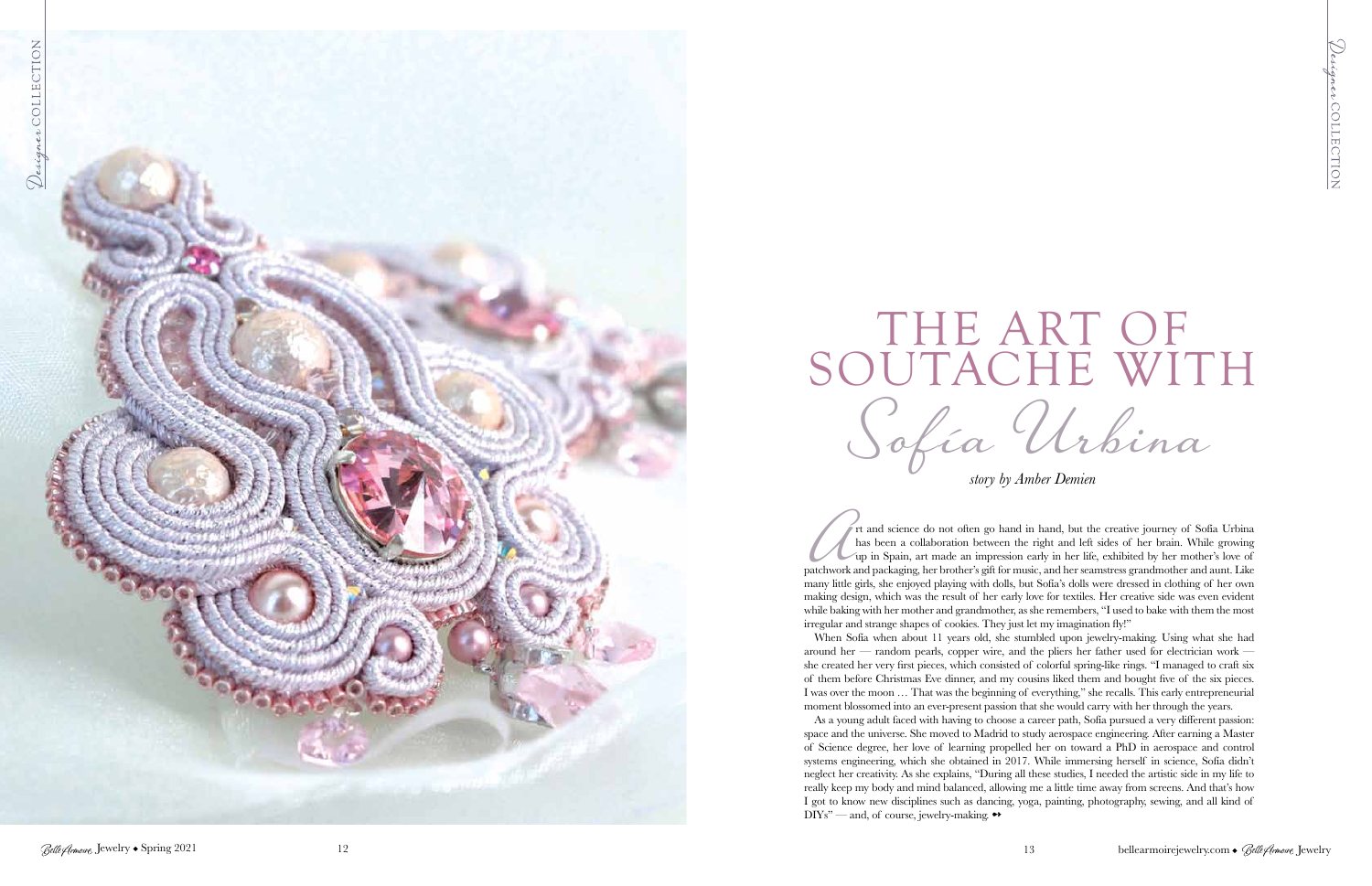

Prior to 2015, Sofía explored making jewelry by trying anything and everything. "I used (literally) everything that arrived to my hands: paper, buttons, glue, watercolors, etc.," she shares. All of her experimentations were selftaught, aided in large part by her engineering background, which had honed her ability to visualize things in three dimensions. Other endeavors were guided by YouTube video tutorials as well as magazines.

> When Sofía began wearing her own work, she discovered a huge advantage of this type of jewelry: the pieces were incredibly light, even the large designs. Another discovery was the outpouring of compliments and questions about her work, which was all the encouragement she needed to continue making jewelry.  $\leftrightarrow$

The turning point occurred in 2015 when Sofía discovered soutache on Instagram. A popular technique shared mainly by Russian artists, the "soutache" is a flat decorative braid initially used in passementerie (decorative trimming) on textiles and clothing. As Sofía explains, "When the soutache is used within jewelry, the final pieces have a high-end, finished look, almost like haute couture. And that flawless look captivated me."

She dove in headfirst to learn the technique but it proved rather difficult, as every tutorial she found was in Russian. Without written instructions to follow, she once again relied on her engineering experience, explaining, "I had to watch the movements and the whole technique, and adapt them to what felt comfortable for me. My first soutache pieces took me ages to craft, but the final result was beautiful."



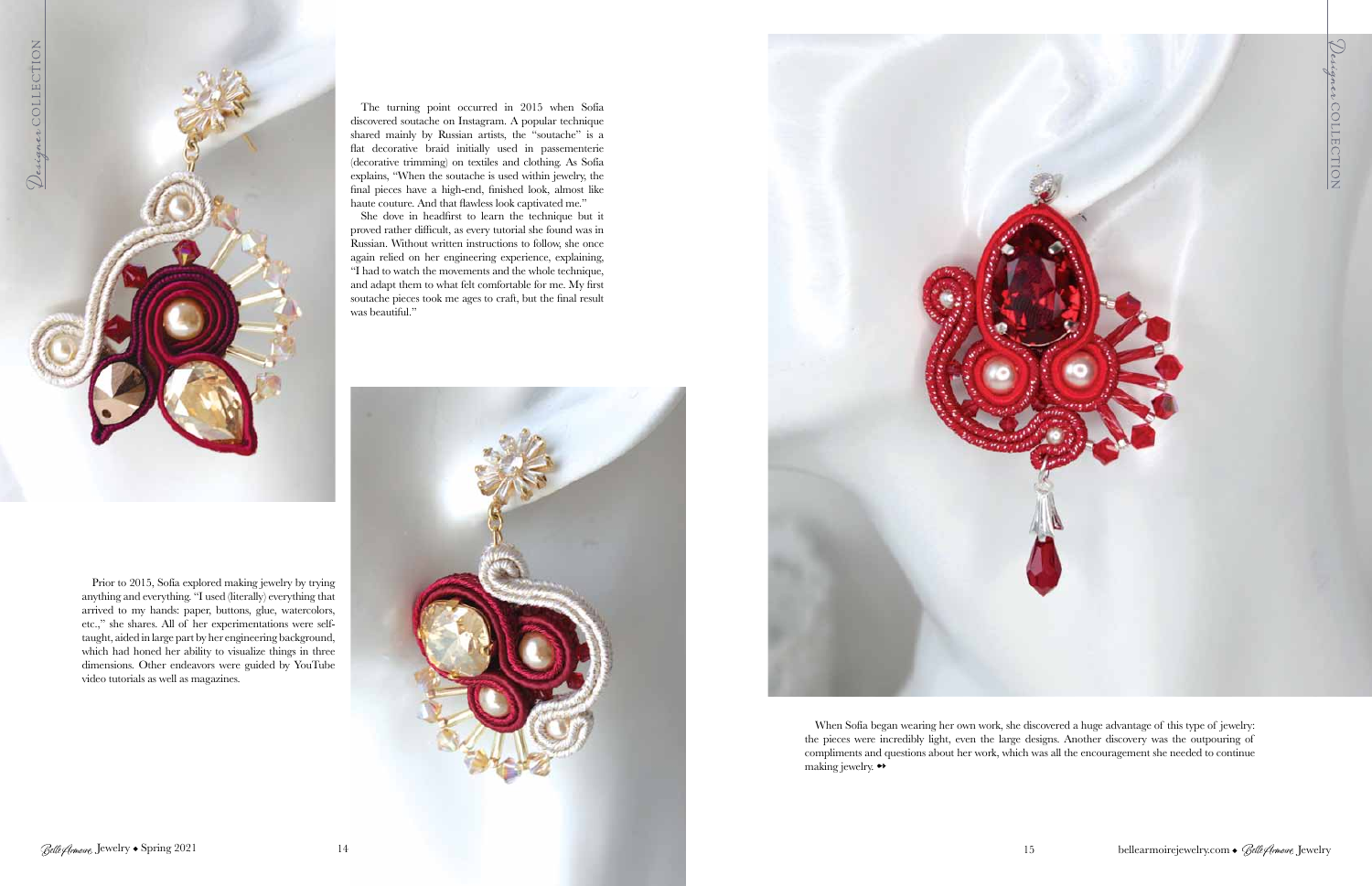

"I use muted and





After years of refining her approach, Sofía has perfected her own soutache technique. She personally hand-sews each piece, focusing on strength, durability, lightness, and elegance. As opposed to the bold colors and flashy braiding that are often found in soutache jewelry, she prefers a more elegant, airy, and timeless style. "My jewelry now has a French influence from haute couture*.* I use muted and neutral colors, pearls, and Czech (Swarovski) crystals that enhance the natural elegance within each woman without making them feel disguised," she shares.  $\rightarrow$ 

neutral colors, pearls, and Czech (Swarovski) crystals that enhance the natural elegance within each woman without making them feel disguised "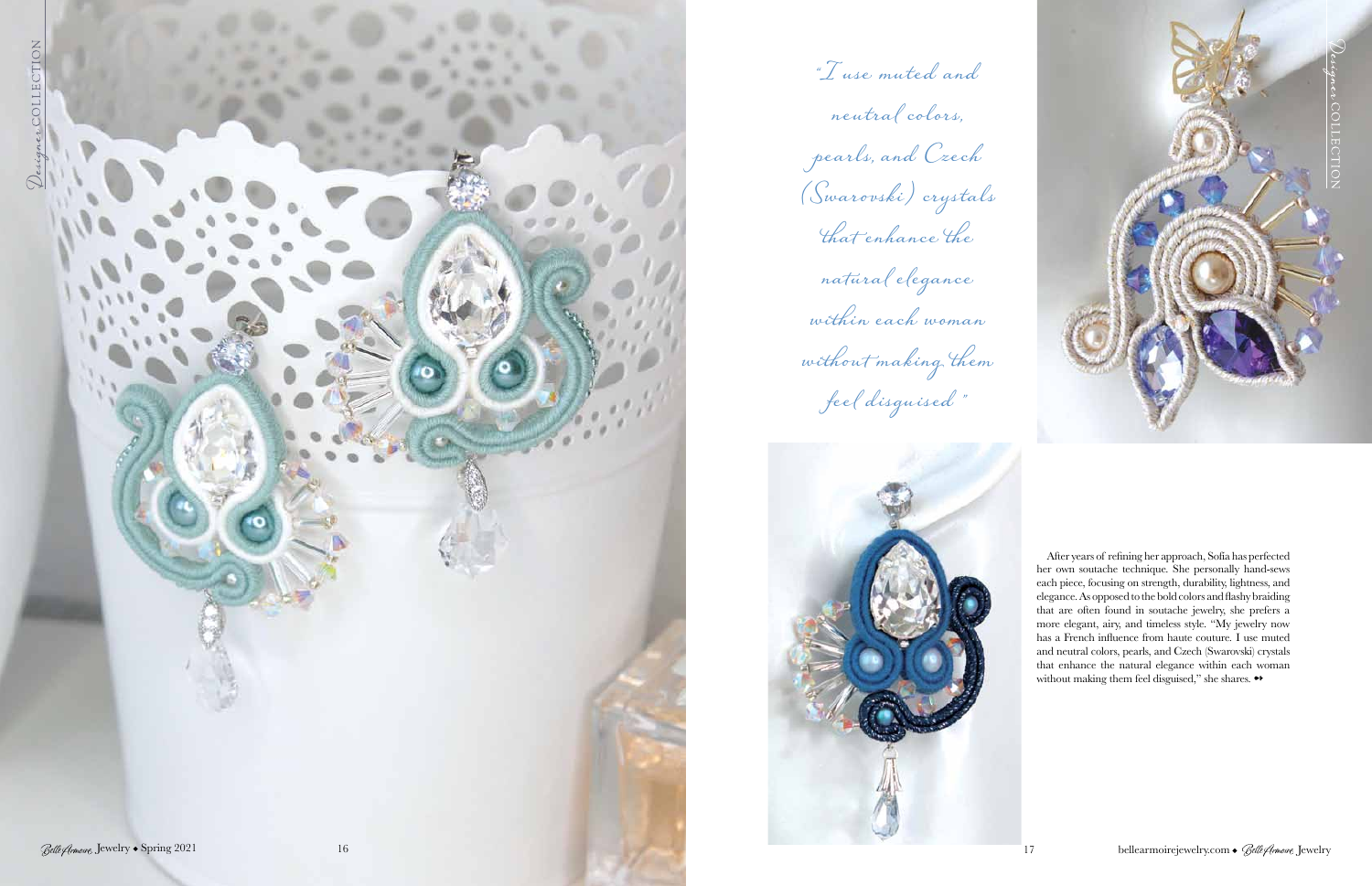



Sofía wakes up early each day to make time for her jewelry, as her engineering work is her full-time job. She prepares a cappuccino before going to her atelier. Normally, she starts with the activities that do not require a lot of thinking, which were usually prepared the night before, such as sewing on the back of the jewelry. Once her coffee kicks in she moves on to big decisions and creative thinking, which is when she explores and plays with colors, crystals, beads, and more. Every day she constantly observes her surroundings, especially nature, looking for inspiration and writing down the ideas that form. "It's really when I look away from screens that I find the unexpected ideas. Having a ride on the bike, looking at the colors of the seasons in the trees, looking up at the sky, or seeing beautiful clothes on other people inspires me. Everyday life is full of inspiration!" ↔



She creates her pieces in her home office that doubles as an atelier. Her most important tool is a thin needle, which she uses to sew the braids altogether; as Sofía explains, "the thinner the needle, the more flawless the finished jewelry." Pliers and scissors finish off her simple toolbox, while the materials she is naturally drawn to are glass beads and pearls, which provide that elegant air she always strives to create. Keeping her company in her atelier is a photo of her grandmother, who she admires "to the moon and back." About her grandmother, Sofía also shares, "She was an incredible woman, and she always told me to be patient and calm. So when I stress or don't feel OK, just by looking at her photo I can almost hear her voice saying to breathe and just keep going serenely."